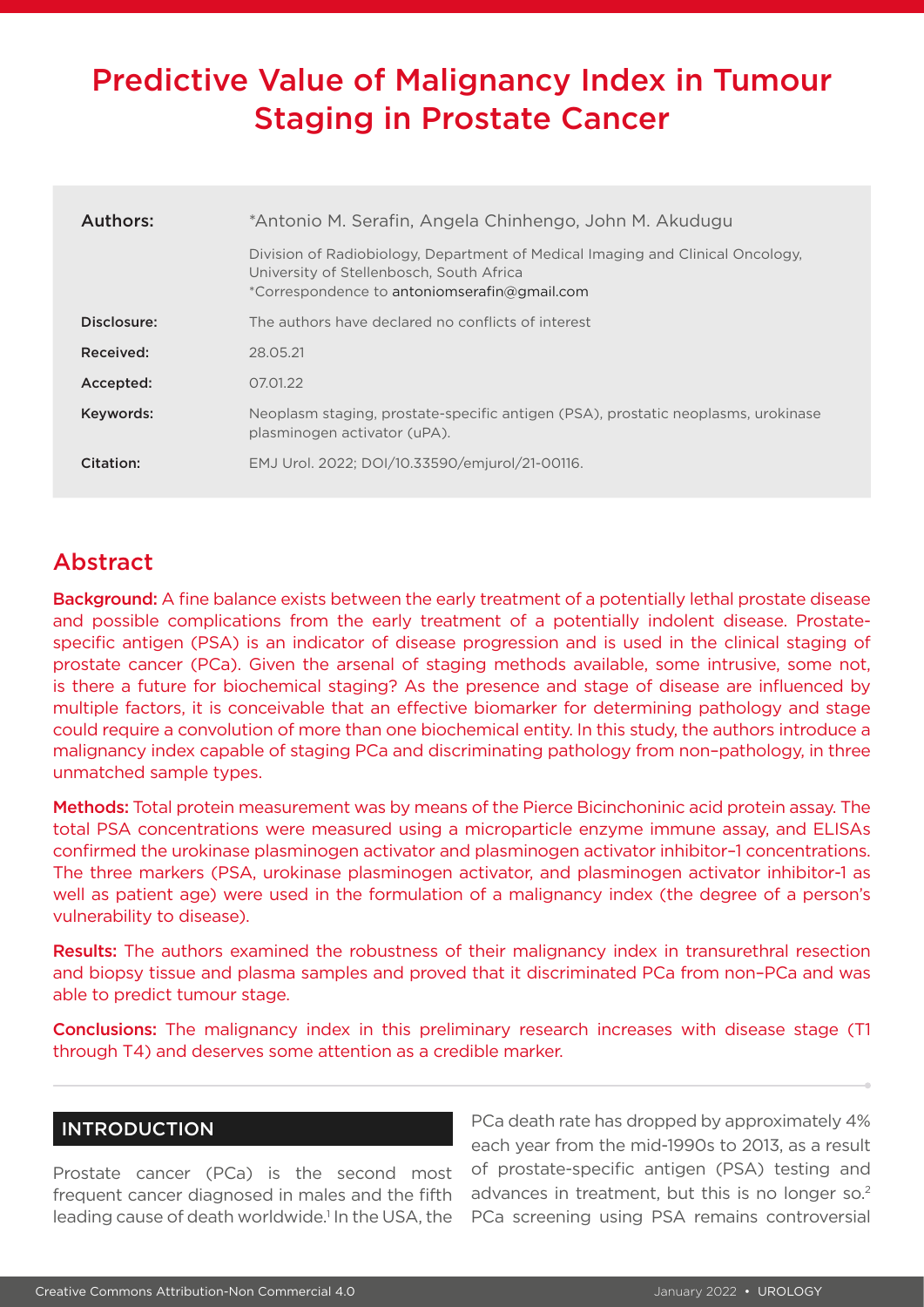due to the risk of over-diagnosis and overtreatment since many of the cancers diagnosed would remain asymptomatic, demonstrating that a protein whose expression is limited to specific tissues can be difficult to interpret at the clinical level.<sup>3</sup> Its specificity is limited by a high frequency of falsely raised values, and approximately twothirds of all PSA values greater than 4 ng/mL in males older than 50 years are due to benign prostatic hyperplasia (BPH).4

A fine balance exists between the advantages of early treatment of a potentially lethal disease and possible complications from the early treatment of a potentially indolent disease. Apart from diagnosing PCa, the PSA assay is useful in tracking the progression of the disease and its response to treatment.5,6

Two studies found that 55% of males aged 46– 84 years and diagnosed histologically with BPH had PSA values greater than 4 ng/mL.7,8 It also emerged from their studies that 33% of patients with PCa showed low levels of PSA. These individuals would constitute a false-negative subgroup and may not receive treatment at all.

Limitations associated with PSA testing have led to a search for alternative biomarkers. Urokinase plasminogen activator (uPA) and its inhibitor, plasminogen activator inhibitor-1 (PAI-1), have been implicated in tumour aggressiveness and metastatic potential in breast cancer.<sup>9-11</sup> Clearly defined cut-off values of >3 ng/mg protein and >14 ng/mg protein for uPA and PAI-1, respectively, are linked with a poor outcome in node-negative breast cancer.12,13 In fact, overexpression of PAI-1 is associated with a poor outcome in several cancers such as colon, thyroid, cervix, lung, and mouth, amongst others.14-18 The clinical value of uPA and PAI-1 determination is, at present, still limited to breast cancer and no Level 1 evidence of benefit has been clinically demonstrated for these two markers in other malignancies. To date, no definitive role of the involvement of uPA and PAI-1 in prostate cancer has emerged.

In view of the association between breast cancer and PCa, and the similarity of their invasion process, the concentration of uPA and its inhibitor was determined in transurethral resection tissue (TURP), needle biopsies, and blood samples using ELISA methodology. The intention here being the search for a non-invasive prostate marker. A recent prostate needle biopsy study found that a PAI-1 value of ≥4.5 ng/mg protein in males of 60 years and older was moderately predictive for PCa, with a sensitivity of 63%.19

The uPA/PAI-1 ratio in surgical resections of prostate tissue was seen to discriminate prostate pathology from non-pathology but showed a dependence upon patient age.7 This separation was not apparent for needle biopsy tissue, where PAI-1 was seen to act as a sole PCa biomarker. Males 60 years of age and older with PAI-1 values above 3 ng/mg protein were more likely to have PCa.<sup>8</sup> This result did not hold entirely in a subsequent study, which led to the formulation of a malignancy index. On average, the malignancy index in TURP tissue, biopsy tissue, and plasma from patients with PCa was approximately 39-, 19-, and nine-fold higher, respectively, than that obtained from individuals with BPH and healthy volunteers.20

PCa staging can be either clinical or pathological. The former is based on the results of tests to determine the extent of the cancer and guide the treatment plan. The latter is based on what information is discovered after surgery and is likely the more accurate.<sup>21</sup>

Urological cancers are assessed universally by the tumour-node-metastasis system, which is considered the 'gold standard'.22

To adequately assess the patient's prognosis and plan the management, PCa staging must make use of the many clinicopathological parameters at its disposal.<sup>23</sup> These novel prognostic biomarkers aid in avoiding unnecessary imaging studies and invasive interventions.

It is well known that clinical staging suffers from the subjectivity of rectal examinations and variable imaging modalities.<sup>24,25</sup> The traditional PSA, and imaging and Gleason scores, may not accurately predict the patient's prognosis.26 This has led to the search for biomarkers and PCa genetic alterations that may aid decisionmaking.27 Emerging data has linked several germline DNA mutations to PCa but their value in the setting of PCa is unclear.<sup>28</sup>

In this study, using transurethral and biopsy tissue and plasma samples, the authors examine the robustness of a malignancy index that not only discriminates PCa from non–PCa but is able to predict tumour stage.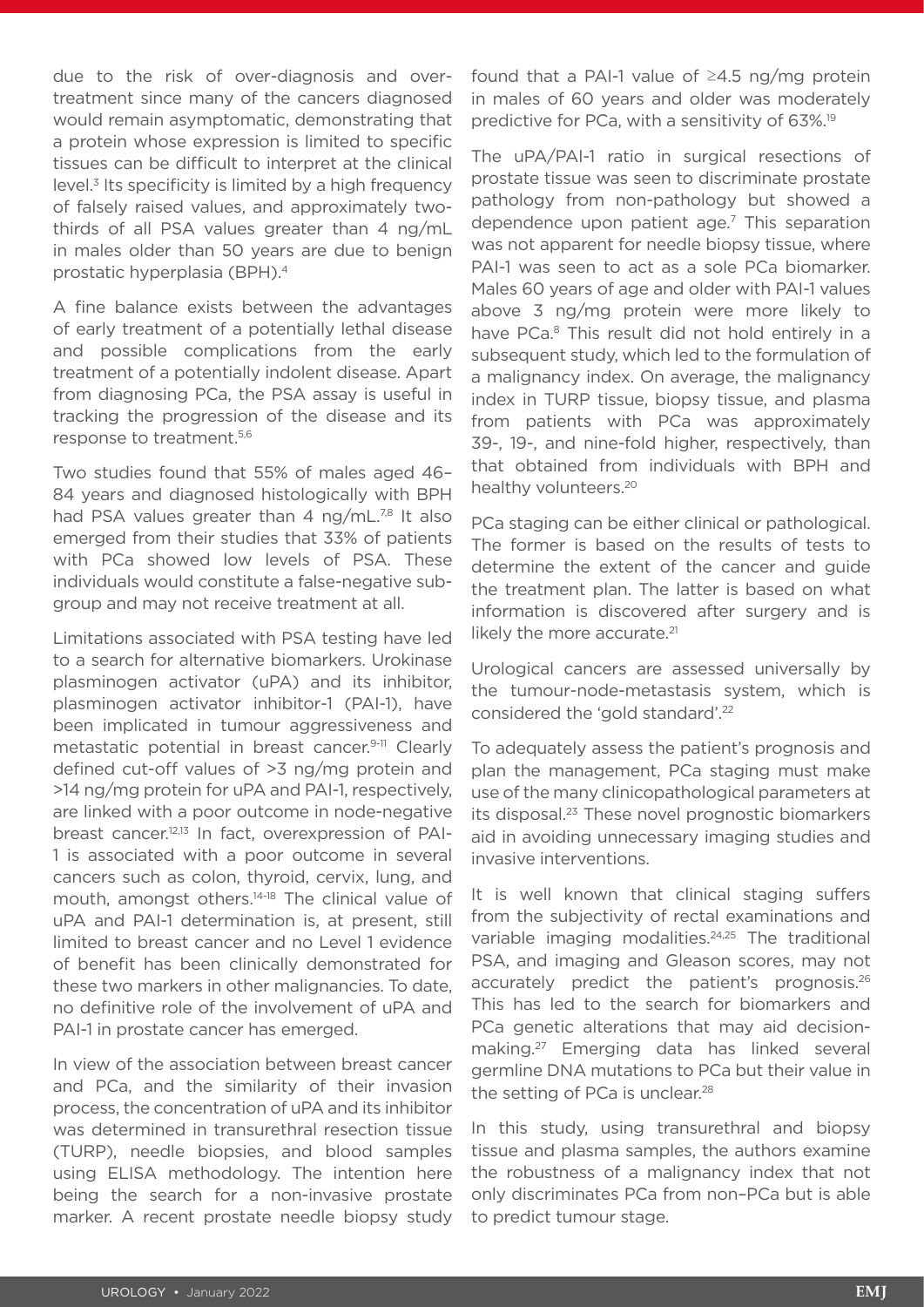#### **METHODS**

### Patient Eligibility Criteria

All consenting males presenting with a urologic problem (a raised PSA and enlarged prostate on digital rectal examination [DRE]) were eligible for the study. All consenting healthy male blood donors were also eligible and formed the control group.

#### Patients, Donors, and Sample Collection

The project was approved (reference: N09/11/330) by the Ethics Committee of the Faculty of Medicine and Health Sciences at the University of Stellenbosch, South Africa, and conducted in accordance with the Helsinki Declaration of 2013. Participants (who were Black, White, or of mixed ancestry) aged between 19 years and 86 years were included in the study. Patients and donors were recruited, and samples used in the study were collected over a period of 2 years (2014–2016).

Citrated blood samples were obtained from patients after signed consent and according to ethics guidelines. Care was taken when drawing the blood to avoid platelet activation and the release of platelet PAI-1. The samples were double-centrifuged at 1,500x*G* for 10 min, and platelet-free aliquots of plasma frozen at -80 °C. Haemolysed and lipaemic plasma samples were excluded. Patients and volunteers were recruited from the Tygerberg Academic Hospital, Cape Town, South Africa, and the Western Province Blood Transfusion Services, Cape Town, South Africa. Control samples and blood from patients diagnosed with PCa, based on PSA, DRE, Gleason score, and histopathology, were taken, as described elsewhere.7,20

Prostate needle biopsies and TURP were obtained from patients, after signed consent and according to ethics guidelines. Patients were recruited from the Gatesville Medical Centre, Cape Town, South Africa, and the Tygerberg Academic Hospital, Cape Town, South Africa. Patients were screened by PSA and DRE. An abnormal PSA and/or DRE finding resulted in the patient having an eight-core transrectal prostate biopsy. A histology positive score was added to the PSA and DRE scores to obtain a 10-point final score. For example, patients with a

negative DRE, a PSA value of 4 ng/mL, and one positive core received a rating of 1, indicating a low probability of PCa and a high probability of BPH. An unmistakably abnormal DRE with a PSA value of 100 ng/mL and one or more positive cores received a rating of 10, indicating a high probability of PCa and a low probability of BPH. The scoring system was not validated and, therefore, only patients who scored 8 or more in the PCa category were included. To reduce errors, the clinical data and patients' scores were reviewed by a second urologist. The scoring system was devised to obtain a high level of certainty of PCa identification, with a low probability of missing the same.

## Measurement of Total Protein, Urokinase Plasminogen Activator, and Plasminogen Activator Inihibitor-1 Content

Aliquots of the protein extracted from the test samples were assayed by means of the Pierce Bicinchoninic acid protein assay (Thermo Fisher Scientific, Rockford, Illinois, USA). In brief, the total protein concentration is indicated by a colour change of the test solution from green to purple in proportion to protein concentration, which is then measured using a colorimetric technique. Confirmation of the uPA and PAI-1 content was by the Imubind® ELISA (Sekisui Diagnostics, Stamford, Connecticut, USA), as described elsewhere.<sup>29</sup> The total protein was expressed as mg/mL, while the uPA and PAI-1 content was expressed in ng/mg total protein. To test the ability of the pair of markers to predict disease state, uPA and PAI-1 concentrations were calculated for each sample, and the data for the PCa, BPH, and control groups compared.

## Measurement of Total Prostate-Specific Antigen

The AxSYM® (Abbott Laboratories, Illinois, USA) total PSA in patient and control sera was measured using a microparticle enzyme immune assay and expressed as ng/mL. Since it was not required for healthy volunteers (controls) to have a PSA test, age-matched PSA levels (mean: 0.93 ng/mL; range: 0.38–3.25 ng/mL), were used for the control group, as reported elsewhere.<sup>30</sup> This was found to correlate with published in-house PSA data (mean: 0.9312 ng/mL; range: 0.12–3.30 ng/mL) for controls.31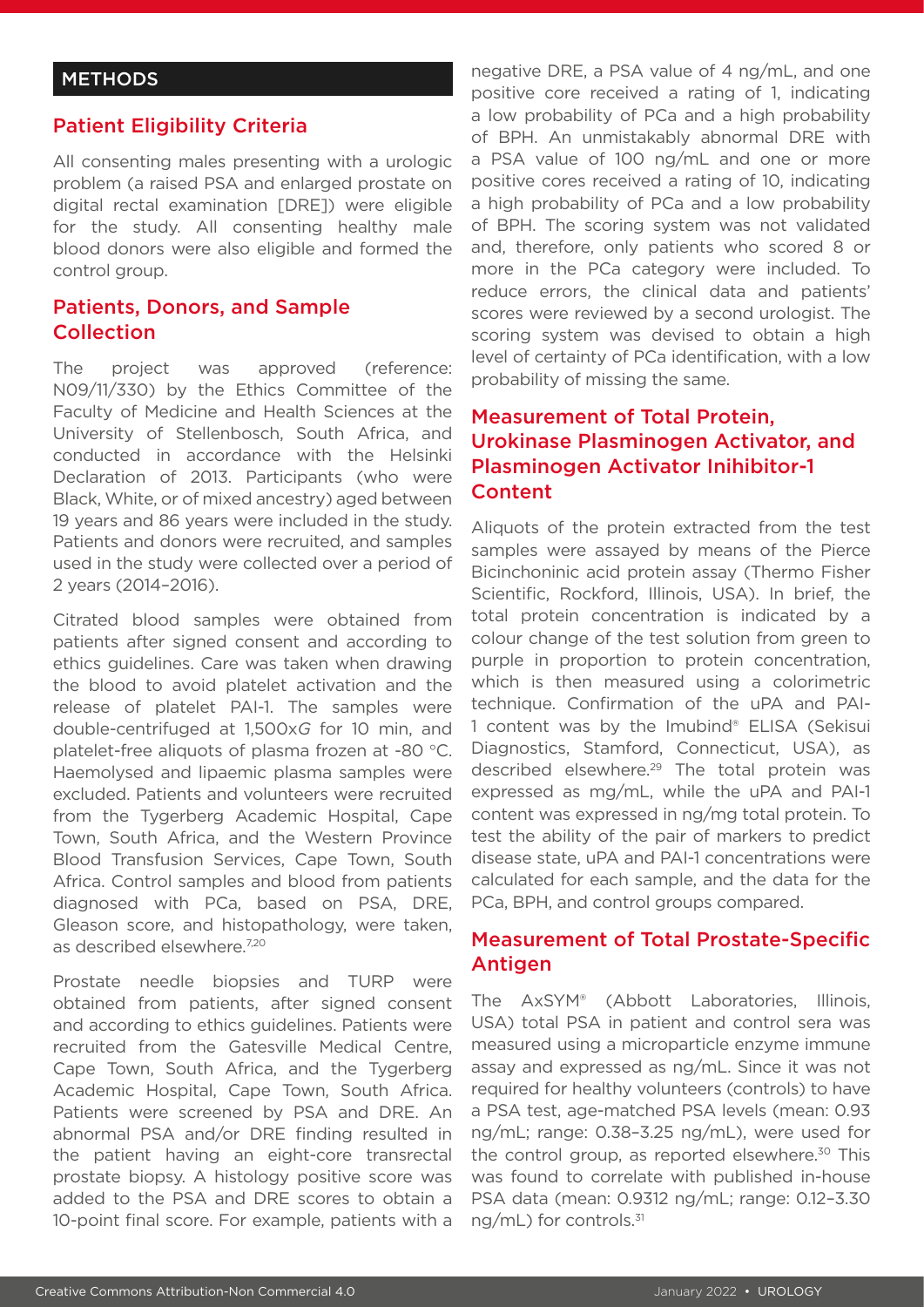#### Malignancy Index

The rationale behind the malignancy index resulted from the observation of unusually high PAI-1 values in needle biopsies from patients with BPH, analogous to false-positive PSA values. Controversy surrounding PSA, and no level of evidence existing for PAI-1 and uPA, other than in node-negative breast cancer, $\mathbb{I}^1$  prompted the integration of the three biomarkers and age in a malignancy index (in units of mal: 1 mal=1 ng<sup>3</sup>×[mg protein]<sup>-2</sup>×m $|^{-1}$ ×y<sup>-1</sup>), as defined, below:<sup>20</sup>

Malignancy index=([PSA]x[uPA]x[PAI–1])/age

## STATISTICAL ANALYSIS

Statistical analyses were performed using GraphPad Prism scientific graphing and statistics software (GraphPad Software, San Diego, California, USA). To compare the data sets, the unpaired t-test was used, and p-values were calculated from two-sided tests. A value of <0.05 indicated a statistically significant difference between the data sets.

#### RESULTS

The age distribution of the participants is presented in Table 1. For the plasma group, disease progression appeared to be correlated

Table 1: Age distribution among the studied participants.

with age, with elderly patients presenting with advanced disease. The control cohort of this group was significantly younger than patients of all stages (p<0.0001), possibly because the majority (approximately 76%) of the former were aged ≤60 years. In the biopsy group, elderly patients also tended to present with advanced disease (with p-values decreasing from 0.7906 to 0.0089). No relationship was apparent between age and disease stage in the TURP group.

Figure 1 shows the comparison of malignancy indices in units of mal (ng<sup>3</sup>×[mg protein] $^{-2}$ ×ml<sup>-</sup> <sup>1</sup>xy<sup>-1</sup>) in plasma samples from the controls, males diagnosed with BPH, and those in various stages of PCa. The malignancy index significantly separates the BPH group from the control group, with a value of 0.0016 (p=0.0346). Plasma samples from stage T1 notwithstanding (p=0.2544), stages T2 through T4 are seen to be significantly different to the control group (n=110), with values of 0.0200 (n=42; p=0.0003), 0.0927 (n=18; p<0.0001), and 0.1920 (n=26; p<0.0001), respectively. The malignancy index is seen to rise with tumour stage.

Figure 2 shows the comparison of malignancy indices in biopsy tissue from patients diagnosed with BPH and PCa. The malignancy indices increase with tumour stage, from 0.2003±0.0903 (T1) to 26.08±15.56 (T4). Interestingly, the index for the patients with BPH using biopsies was

| Histology     | Tumour Stage (n; p) |               |               |                |                |               |  |  |
|---------------|---------------------|---------------|---------------|----------------|----------------|---------------|--|--|
|               |                     |               |               |                |                |               |  |  |
|               | Control             | <b>BPH</b>    | T1            | T <sub>2</sub> | T3             | T4            |  |  |
|               |                     |               |               |                |                |               |  |  |
| Plasma        | 49.50±1.47          | 65.10±1.76    | 64.91±1.50    | 65.72±1.18     | 68.56±1.58     | 67.36±1.91    |  |  |
|               | (110; n.d.)         | (20; 50.0001) | (32; <0.0001) | (42; 50.0001)  | (18; < 0.0001) | (26; 50.0001) |  |  |
| <b>Biopsy</b> | N/A                 | 64.30±0.71    | 64.66±1.22    | 65.81±1.49     | 68.37±1.53     | 70.73±2.63    |  |  |
|               |                     | (112; n.d.)   | (44; 0.7906)  | (32; 0.3301)   | (19; 0.0289)   | (11; 0.0089)  |  |  |
| <b>TURP</b>   | N/A                 | 67.80±0.72    | 65.33±2.15    | 66.00±2.03     | 72.00±4.41     | 68.30±2.59    |  |  |
|               |                     | (114; n.d.)   | (8; 0.3919)   | (5; 0.6059)    | (4; 0.2394)    | (12; 0.8433)  |  |  |

Comparison with the respective controls (control group for plasma; BPH for biopsy and TURP) and the number of participants. Some of the p-values were not determined as group was used as a comparator.

BPH: benign prostatic hyperplasia; N/A: not applicable; n.d.: not determined; TURP: transurethral resection tissue.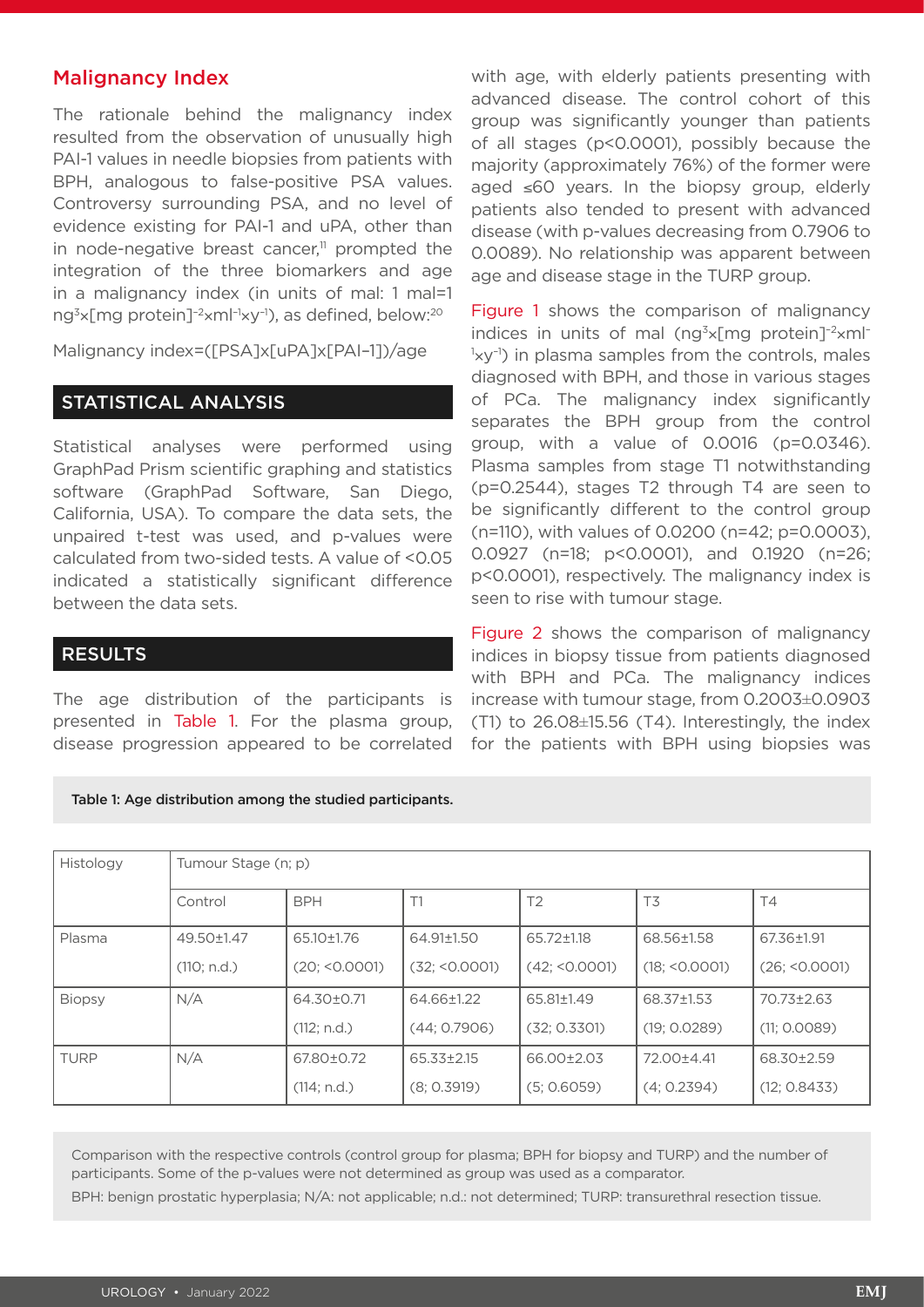

#### Figure 1: Comparison of malignancy indices (in units of mal: 1 mal=1 ng<sup>3</sup>[mg protein]<sup>-2</sup>ml<sup>-1</sup>y<sup>-1</sup>) in control, benign prostatic hyperplasia, and Stage T1–T4 prostate cancer plasma samples.

Plasma data (mean±SEM), compared with the control group for statistical significance. BPH: benign prostatic hyperplasia; SEM: standard error of mean.



#### Figure 2: Comparison of malignancy indices (in units of mal: 1 mal=1 ng<sup>3</sup>[mg protein]<sup>-2</sup>ml<sup>-1</sup>y<sup>-1</sup>) in benign prostatic hyperplasia and Stage T1–T4 prostate cancer biopsy samples.

Biopsy data (mean±SEM), compared with BPH group for statistical significance. BPH: benign prostatic hyperplasia; SEM: standard error of mean.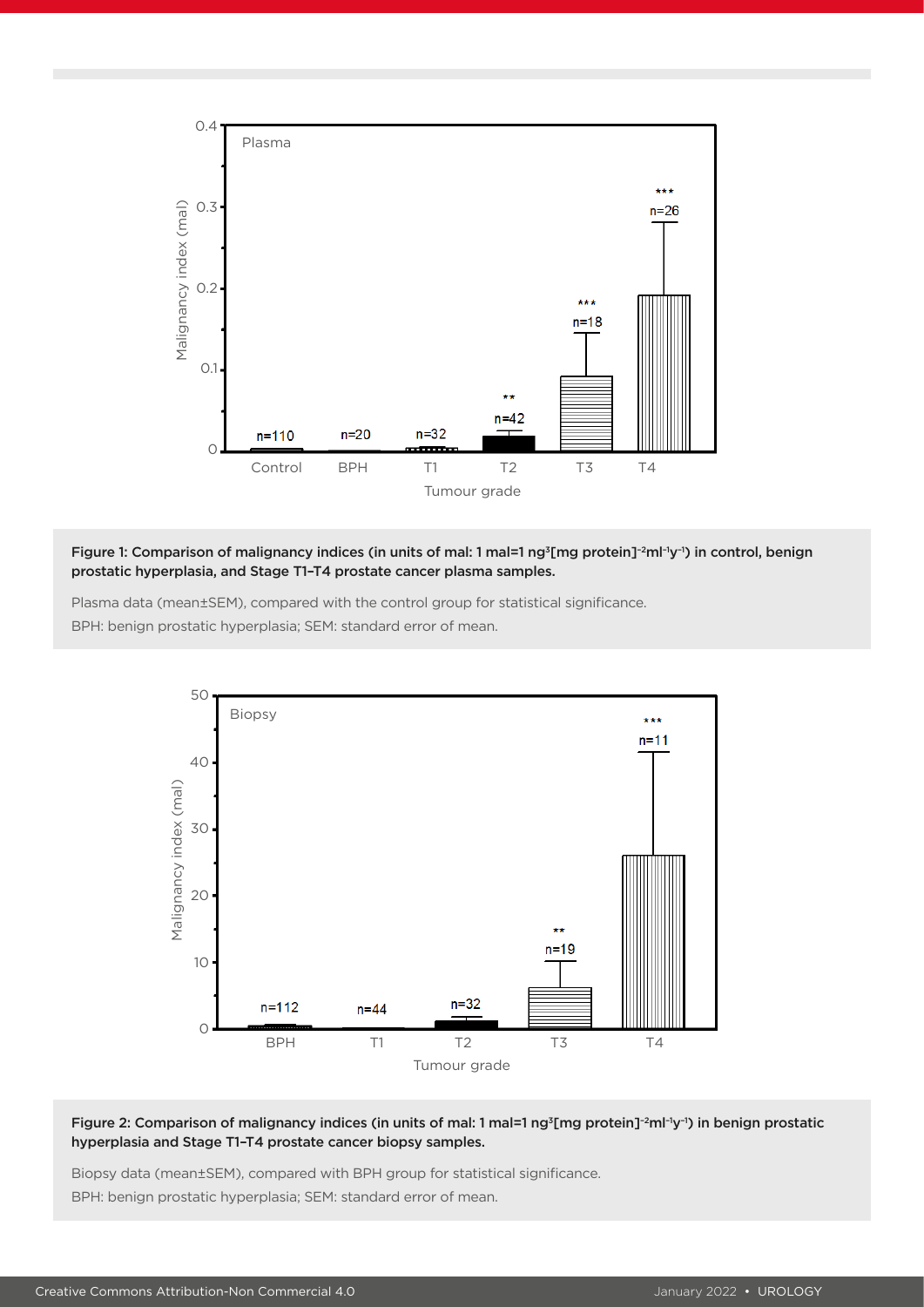

Figure 3: Comparison of malignancy indices (in units of mal: 1 mal=1 ng3[mg protein]–2ml–1y–1) in benign prostatic hyperplasia and Stage T1–T4 prostate cancer transurethral resection tissue samples.

TURP data (mean±SEM), compared with BPH group for statistical significance. BPH: benign prostatic hyperplasia; SEM: standard error of mean; TURP: transurethral resection tissue.

lower than for patients with T1 PCa. This appears to be consistent with the finding that the index is higher in the healthy donors than in patients with BPH for the plasma analysis (Figure 1). While the differences between malignancy indices of T1 (p=0.2439) and T2 (p=0.1466) PCa and the BPH group did not reach statistical significance, those for patients with T3 (p=0.0007) and T4 (p<0.0001) PCa were significant. The large errors in the PCa groups are associated with outlier marker values.

Given the small PCa samples across tumour stages for TURP, the malignancy indices are, nevertheless, seen to rise with tumour stage, from 0.0255±0.0115 (T1) to 8.302±3.423 (T4 [Figure 3]). Relative to the BPH group, the increases in the indices of patients with T2, T3, and T4 PCa were statistically significant (p<0.0001). As in the case of the biopsy experiment (Figure 2), the index for the patients with BPH emerged lower than for patients with T1 PCa (p=0.2062).

#### **DISCUSSION**

PCa staging is important for evaluating the prognosis of the disease after determining its severity, and quiding patient treatment. $32$ Staging can be either clinical or pathological. The former uses data when the patient is diagnosed to estimate the extent of the disease. The latter, more accurate method, involves the pathological examination of tissue after surgery to assess the extent of the disease. $33$  However, staging continues to present challenges to clinicians as not every patient will present with abnormal results in all tests. Radiological imaging such as MRI has contributed immensely to the staging of PCa in primary and posttreatment settings.<sup>34,35</sup> Another is the prostate specific membrane antigen (PSMA) PET–CT scan, in which high-affinity gallium-68-labelled and fluorine-18-labelled ligands bind to PSMA, an antigen expressed in prostate cancer and metastases.36 PSMA PET–CT scans cost anything from 20,000 Indian Rupees to 35,000 Indian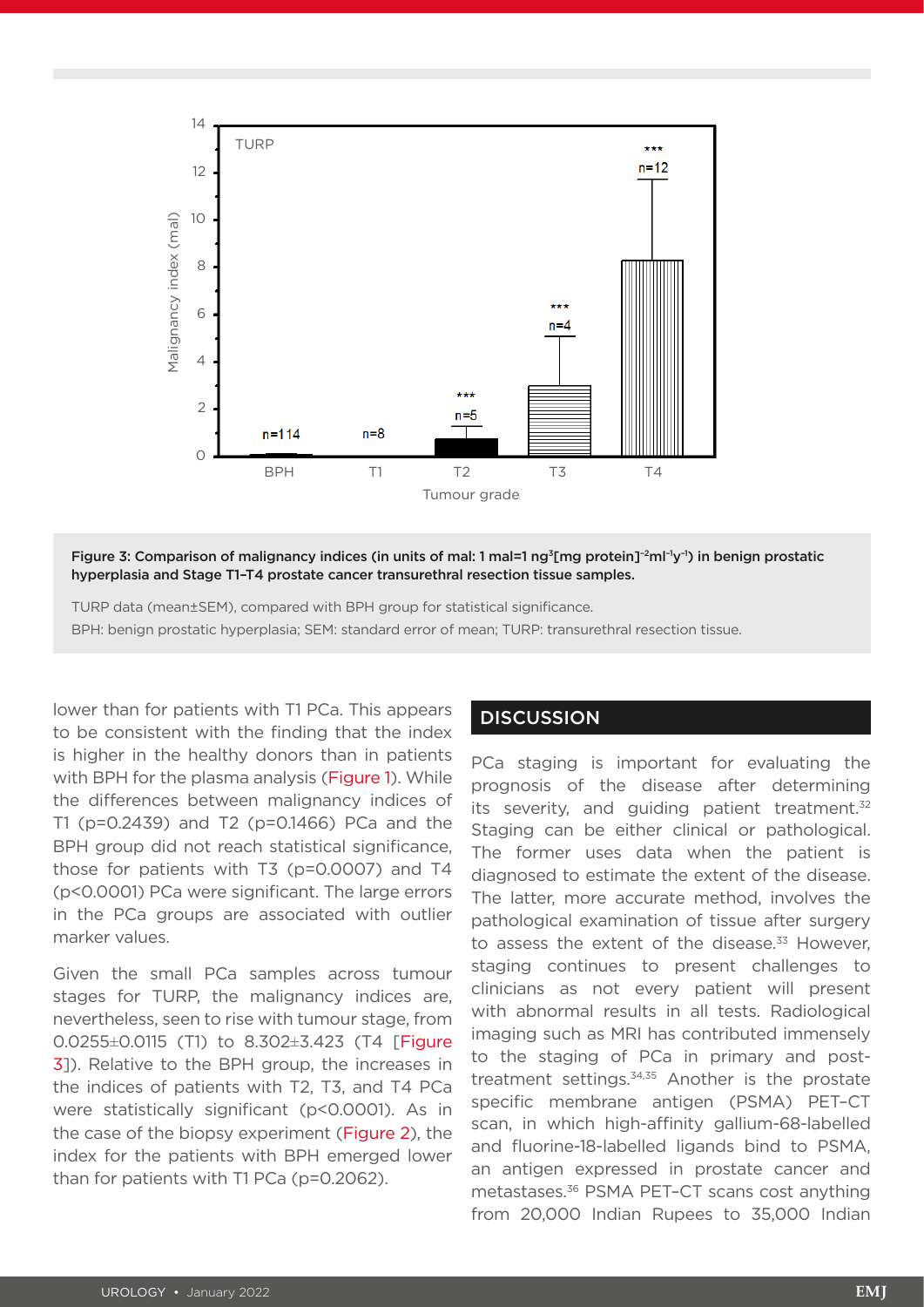Rupees (Bookmyscans, Bangalore, India), which is outside the medical budget allocation of poorly resourced countries, as are many of the imaging tests.<sup>37</sup>

Whither, then, biochemical markers? PCa is a heterogeneous disease, and finding one marker capable of replacing the several examinations currently employed to stage prostate cancer patients is wishful thinking.<sup>38</sup> Nonetheless, the search continues for markers capable of predicting a patient's stage and response to treatment.

Increased angiogenesis is a feature of cancer metastasis and a prime target for treatment since vascularisation leads to tumour growth and invasion. Tumour-associated angiogenesis is directed by particular cytokines, such as IL-6 and TGF-β1.39 IL-6 is also an agent of chronic inflammation in PCa and is reported to play a key role in castration-resistant PCa.40

In a breast cancer study by Ravishankaran and Karunanithi,<sup>41</sup> serum IL-6 levels were seen to increase appreciably with tumour stage. Alchalabi et al.<sup>42</sup> showed a strong association between IL-6 levels of 70.5, 92.0, 155.7 and 237.5 pg/mL and tumour stage T1 through T4, respectively, in bladder cancer. Mroczko et al.43 showed increased IL-6 levels in line with tumour stage, which was statistically significant in a pancreatic cancer study. In a gastric cancer study by Lukaszewicz-Zajac et al.,<sup>44</sup> serum IL-6 levels also increased in line with tumour stage but the differences were not deemed statistically significant.

A study on gastric cancer by Tüzün et al.<sup>45</sup> showed that TGF-β1 levels were seen to be significantly higher in stages T2, T3, and T4 but not in stage T1 or the controls. Shim et al.,<sup>46</sup> in a colorectal cancer study, showed a significant increase in TGF-β1 levels across all four tumour stages, of 31, 40, 46, and 54 ng/mL, respectively. In a differentiated thyroid cancer study by Zivancevic–Simonovic et al.,<sup>47</sup> no significant differences in serum TGF-β1 levels between the patients with differentiated thyroid cancer and the controls was noted. Some studies have shown an increase, then, in serum TGF-β1 levels in different cancers, and others a decrease. 48,49

What, then, of IL-6 and TGF-β1 levels in prostate cancer? Wolff et al.<sup>50</sup> found that TGF-β1 levels did not discriminate PCa from BPH, and that it did not increase with advancing tumour stage. An earlier study by Perry et al.<sup>51</sup> found that TGFβ1 levels did not discriminate the PCa group from the control group and that there was no correlation with either PSA value or tumour stage. In subsequent studies by Shariat et al.,<sup>52,53</sup> increased TGF-β1 levels in PCa tissue samples, post-prostatectomy, were shown to be indicators of heightened disease grade and stage.

Kattan et al.<sup>54</sup> proposed adding both IL-6 and TGF-β1 to the existing arsenal of clinical markers, which improved their ability to predict the biochemical progression of PCa.

In this study, using transurethral and biopsy tissue and plasma samples, the robustness of a malignancy index that not only discriminates PCa from non–PCa but is also able to predict tumour stage is also examined. This preliminary research shows that the malignancy index increases with disease stage (T1 through T4) across three independent prostate sample types, albeit with the limitation of not being matched, and deserves some attention as a credible marker. Given that the malignancy index incorporates three markers, the large error margins noted are associated with occasional outliers, or steep PSA and PAI-1 values. A potential source of bias could be the significant disparity in sample sizes between control group for plasma (or BPH groups for biopsy and TURP) and disease stage (Table 1). Of specific note are those for TURP, where tumour stages numbers as low as 4–12 are compared with a BPH group of 114. Such unmatched sample sizes can skew the statistics in favour of the larger group. Also, the control group of healthy donors for the plasma analysis were much younger than their BPH and PCa counterparts and could inherently exhibit lower marker levels, and thus low malignancy indices.

Another limitation and potential confounder of this study is the inevitable use of BPH groups as controls for the biopsy and TURP analyses. Use of true controls from healthy donors, although invasive and unethical, could lead to different and possibly stronger conclusions. Interestingly, malignancy indices were negligible (data not shown) in prostate biopsy samples derived from patients with pathologies other than PCa or BPH (i.e., atrophic prostate, inflammation, chronic prostatitis, hyperplasia of the bladder).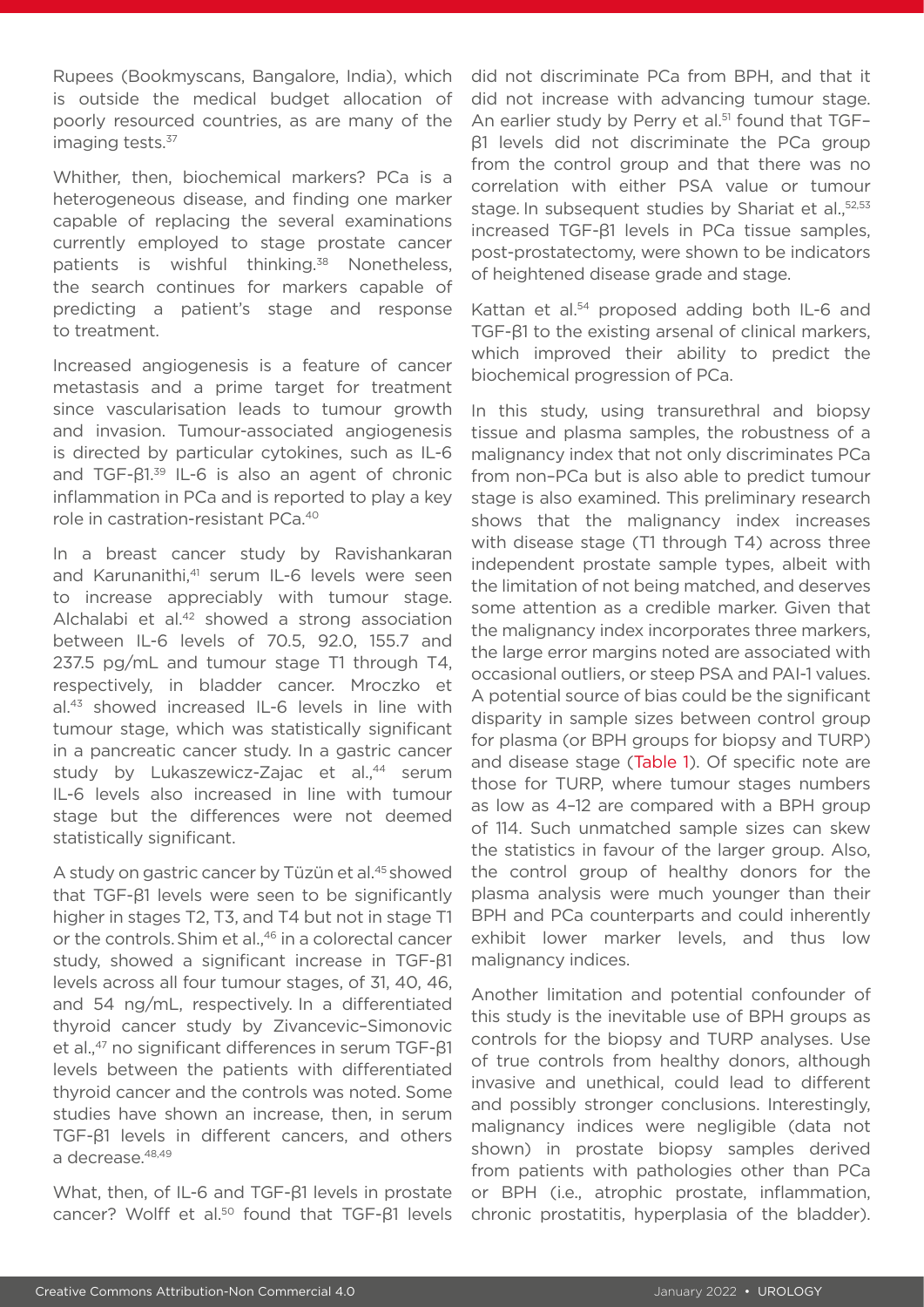any diagnostic tool for PCa, the observation that power of this novel biomarker.

As these non-PCa or non-BPH pathologies could their malignancy indices are miniscule further potentially be confounders in the selectivity of emphasises the robustness and discriminatory

#### References

- 1. Rawla P. Epidemiology of prostate cancer. World J Oncol. 2019;10(2):63- 89.
- 2. Siegel RL et al. Cancer statistics, 2021. CA Cancer J Clin. 2021;71(1):7-33.
- 3. Eastham J. Prostate cancer screening. Investig Clin Urol. 2017;58(4):217-19.
- 4. Stenman UH et al. Prostate–specific antigen. Semin Cancer Biol. 1999;9(2):83-93.
- 5. Rönningas U et al. Prostate-specific antigen (PSA) and distress: – a crosssectional na-tionwide survey in men with prostate cancer in Sweden. BMC Urol. 2019;19(1):66.
- 6. Heidegger I. PSA screening a matter of debate? MEMO. 2019;12(1):244-8.
- 7. Böhm L et al. uPA/PAI-1 ratios distinguish benign prostatic hyperplasia and prostate cancer. J Cancer Res Clin Oncol. 2013;139(7):1221-8.
- Akudugu J et al. Further evaluation of uPA and PAI-1 as biomarkers for prostatic diseases. J Cancer Res Clin Oncol. 2015;141(4):627-31.
- 9. Shariat SF et al. Association of the circulating levels of urokinase system of plasminogen activation with the presence of prostate cancer and invasion, progression, and metastasis. J Clin Oncol. 2007;25(4):349-55.
- 10. Schmitt M et al. Cancer therapy trials employing level-of-evidence-1 disease forecast cancer biomarkers uPA and its inhibitor PAI-1. Expert Rev Mol Diagn. 2011;11(6):617-34.
- 11. Duffy MJ et al. uPA and PAI-1 as biomarkers in breast cancer: validated for clinical use in level-ofevidence-1 studies. Breast Cancer Res. 2014;16(4):428.
- 12. Harbeck N et al. Invasion marker PAI-1 remains a strong prognostic factor after long-term follow-up both for primary breast cancer and following first relapse. Breast Cancer Res Treat. 1999;54(2):147-57.
- 13. Annecke K et al. uPA and PAI-1 in breast cancer: review of their clinical utility and current validation in the prospective NNBC-3 trial. Adv Clin Chem. 2008;45:31-45.
- 14. Abe J et al. Larger and more invasive colorectal carcinoma contains larger amounts of plasminogen activator inhibitor Type 1 and its relative ratio over urokinase receptor correlates well with tumor size. Cancer. 1999;86(12):2602-11.
- 15. Gershtein ES, Kushlinskii NE. Urokinase and tissue plasminogen activators and their inhibitor PAI-1 in human tumors. Bull Exp Biol Med. 2001;131(1):67-72.
- 16. Werle B et al. Cathepsin B, plasminogen activator inhibitor (PAI–1) and plasminogen activator receptor (uPAR) are prognostic factors for patients with non–small cell lung cancer. Anticancer Res. 2004;24(6):4147-61.
- 17. Hundsdorfer B et al. Tumorassociated urokinase-type plasminogen activator (uPA) and its inhibitor PAI-1 in normal and neoplastic tissues of patients with squamous cell cancer of the oral cavity – clinical relevance and prognostic value. J Craniomaxillofac Surg. 2005;33(3):191-6.
- 18. Ohba K et al. Expression of urokinasetype plasminogen activator, urokinase–type plasminogen activator receptor and plasminogen activator inhibitors in patients with renal cell carcinoma: correlation with tumor associated macrophage and prognosis. J Urol. 2005;174(2):461-5.
- 19. Serafin A et al. The potential of PAI-1 expression in needle biopsies as a predictive marker for prostate cancer. Cogent Med. 2016;3(1):1183275.
- 20. Serafin A et al. The malignancy index in plasma samples as a prostate cancer biomarker. Discov Med. 2018;25(139):235-42.
- 21. Cosma G et al. Prediction of pathological stage in patients with prostate cancer: a neuro–fuzzy model. PLoS One. 2016;11(6):e0155856.
- 22. Varma M et al. TNM clinical staging of prostate cancer: issues and solutions. BJU Int. 2019;123(3):382-4.
- 23. Saoud R et al. Incorporating prognostic biomarkers into risk assessment models and TNM staging for prostate cancer. Cells. 2020;9(9):2116.
- 24. Paner GP et al. Updates in the eighth edition of the tumor-node-metastasis staging classification for urologic cancers. Eur Urol. 2018;73(4):560-9.
- 25. De Rooij et al. Accuracy of magnetic resonance imaging for local staging of prostate cancer: a diagnostic metaanalysis. Eur Urol. 2016;70(2):233-45.
- 26. Wang SY et al. Limited ability of existing nomograms to predict outcomes in men undergoing active surveillance for prostate cancer. BJU

Int. 2014;114(6b):E18-24.

- 27. Giri VN et al. Inherited mutations in men undergoing multigene panel testing for prostate cancer: emerging implications of personalized prostate cancer genetic evaluation. JCO Precis Oncol. 2017;1:1-17.
- 28. Eggener SE et al. Molecular biomarkers in localized prostate cancer: ASCO guideline. J Clin Oncol. 2020;38(13):1474-94.
- 29. Jänicke F et al. Both the cytosols and detergent extracts of breast cancer tissues are suited to evaluate the prognostic impact of the urokinasetype plasminogen activator and its inhibitor, plasminogen activator inhibitor Type 1. Cancer Res. 1994;54(10):2527-30.
- 30. Greene KL et al. Prostate specific antigen best practice statement: 2009 update. J Urol. 2009;182(5):2232-41.
- 31. Fernandez P et al. Androgen metabolism gene polymorphisms, associations with prostate cancer risk and pathological characteristics: a comparative analysis between South African and Senegalese men. Prostate Cancer. 2012;2012:798634.
- 32. Pinto F et al. Imaging in prostate cancer staging: present role and future perspectives. Urol Int. 2012;88(2):125-36.
- 33. Buyyounouski MK et al. Prostate cancer – major changes in the American Joint Committee on Cancer, eighth edition cancer staging manual. CA Cancer J Clin. 2017;67(3):245-53.
- 34. Borley N, Feneley MR. Prostate cancer: diagnosis and staging. Asian J Androl. 2009;11(1):74-80.
- 35. Woo S et al. Contribution of radiology to staging of prostate cancer. Semin Nucl Med. 2019;49(4):294-301.
- 36. Maurer T et al. Diagnostic efficacy of (68)gallium-PSMA positron emission tomography compared to conventional imaging for lymph node staging of 130 consecutive patients with intermediate to high risk prostate cancer. J Urol. 2016;195(5):1436-43.
- 37. BookMyScans. Services we offer. Available at: https://www. bookmyscans.com. Last accessed: 20th May 2021.
- 38. Canto EI et al. Biochemical staging of prostate cancer. Urol Clin North Am. 2003;30(2):263-77.